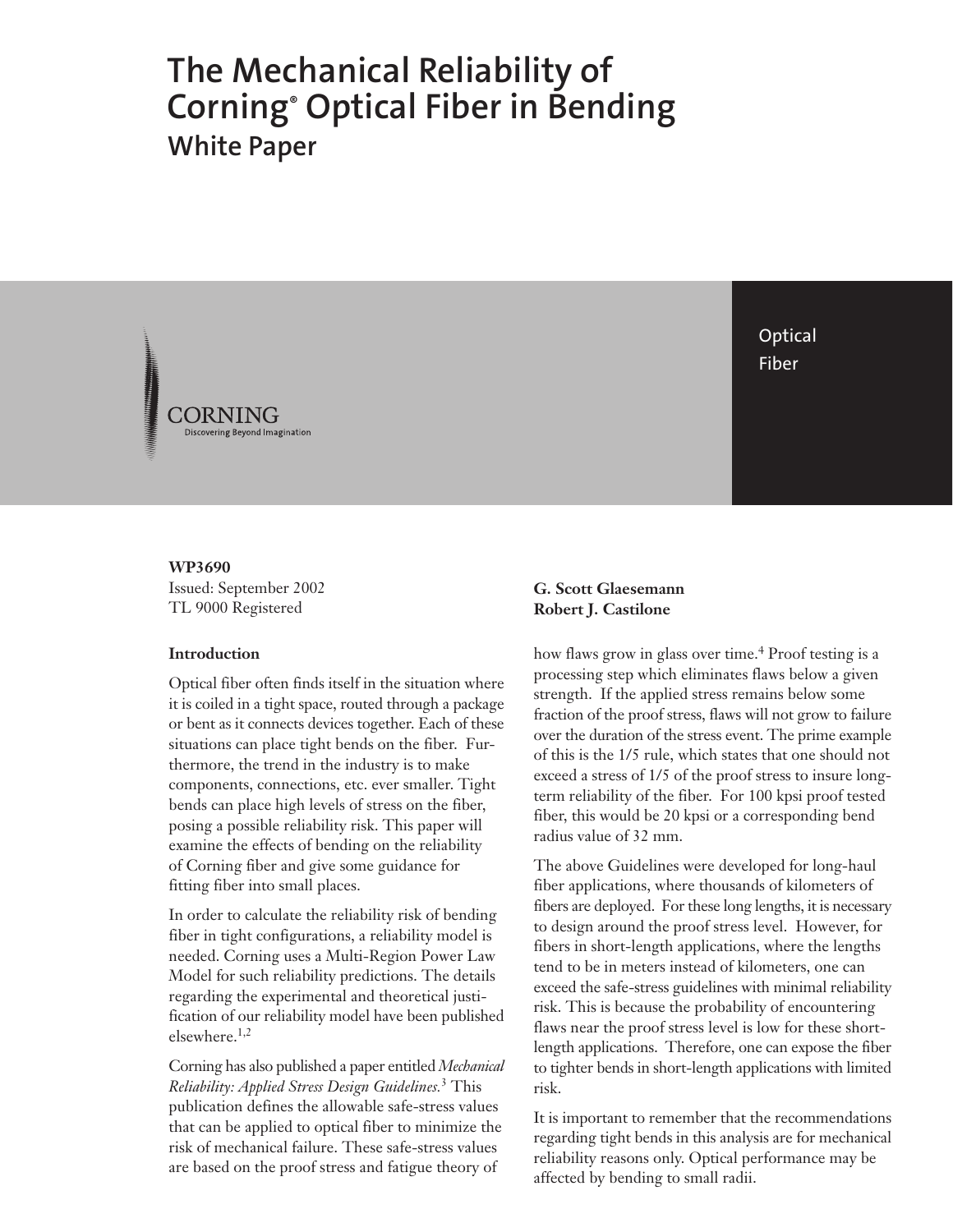## **Strength Testing**

To determine the bend radius for some acceptable level of risk, one must first measure the fiber's strength distribution. Proof testing eliminates the largest or weakest flaws. Flaws that survive proof testing occur infrequently and long lengths of fiber must be measured in order to find them. The strength distribution is measured at Corning by sequentially stressing 20-meter sections of fiber to a load of 350 kpsi (2.4 GPa) in an automated fashion.<sup>5</sup> The strength of any flaw weaker than 350 kpsi is recorded and those that survive this strength test are usually too strong to be of concern. Complete details on the development of a fiber strength distribution in this manner can be found on Corning's website.6 Depending on the fiber type, strength distributions are established using hundreds or even thousands of kilometers of fiber. The appropriate strength distribution is then used as input into the reliability model to estimate the reliability of the fiber.

#### **Corning Fiber Bend Analysis**

Using the strength distribution for Corning's SMF-28® fiber, reliability estimates were made for a variety of bend radii, fiber lengths under bend and proof stress levels. Prior to making reliability determinations, certain assumptions must be made regarding the operating conditions, length and expected lifetime of the fiber. The following assumptions were made for this analysis:

- The fiber length under bend has no additional tension or torsion associated with it
- Short-term bend duration defined as ≤ 1 minute (assembly)
- Long-term bend duration defined as 20 to 40 years
- 125 micron cladding diameter fiber
- Fiber has not been mechanically damaged during post-proof test handling
	- This is a critical assumption as most premature fiber breaks can be attributed to handling induced damage

Tables 1 and 2 below give the long-term allowable bend radius for a range of fiber lengths and failure probability levels ranging from common terrestrial applications ( $F=1e^{-4}$ ) to submarine ( $F=1e^{-6}$ ). Table 1 is for fiber proof tested at 100 kpsi and Table 2 is for fiber proof tested at 200 kpsi.

**Allowable Bend Radius Values for 100 kpsi Proof Tested SMF-28® Fiber for Given Failure Probability Levels (20 - 40 year lifetime).** Table 1

| (100 kpsi Fiber)    | <b>Allowable Bend Radius</b>       |                           |                                 |
|---------------------|------------------------------------|---------------------------|---------------------------------|
| <b>Fiber Length</b> | $F = 1e^{-6}$<br>(1 ppm)           | $F = 1e^{-5}$<br>(10 ppm) | $F = 1e^{-4}$<br>$(100$ ppm $)$ |
| 1 <sub>m</sub>      | $16 \text{ mm}$                    | $10 \text{ mm}$           | $6 \text{ mm}$                  |
| 10 <sub>m</sub>     | $26 \text{ mm}$<br>$17 \text{ mm}$ |                           | $10 \text{ mm}$                 |
| $100 \text{ m}$     | $29 \text{ mm}$                    | $27 \text{ mm}$           | $17 \text{ mm}$                 |

**Allowable Bend Radius Values for 200 kpsi Proof Tested SMF-28® Fiber for Given Failure Probability Levels (20 - 40 year lifetime).** Table 2

| (200 kpsi Fiber)    | <b>Allowable Bend Radius</b> |                           |                                 |
|---------------------|------------------------------|---------------------------|---------------------------------|
| <b>Fiber Length</b> | $F = 1e^{-6}$<br>(1 ppm)     | $F = 1e^{-5}$<br>(10 ppm) | $F = 1e^{-4}$<br>$(100$ ppm $)$ |
| 1 <sub>m</sub>      | $11 \text{ mm}$              | $8 \text{ mm}$            | $5 \text{ mm}$                  |
| 10 <sub>m</sub>     | $12 \text{ mm}$              | $10 \text{ mm}$           | $8 \text{ mm}$                  |
| $100 \text{ m}$     | $15 \text{ mm}$              | $13 \text{ mm}$           | $10 \text{ mm}$                 |

There are several observations that can be gleaned from these tables:

- 1. When short lengths of fiber are used the allowable bend radius can be significantly lower than the recommended 32 mm bend radius for long-length applications.
- 2. The longer the length in bending the larger the allowable bend radius. For example, in Table 1 a 1 meter length of fiber at a failure probability of 1 in 10,000 ( $F=1e^{-4}$ ) can be bent to 6 mm whereas a 100 meter length should be bent to no tighter than 17 mm.
- 3. The allowable bend radius at a 100 kpsi proof stress is quite small and will suffice in most cases. However, 200 kpsi proof testing allows one to employ a tighter bend radius when needed.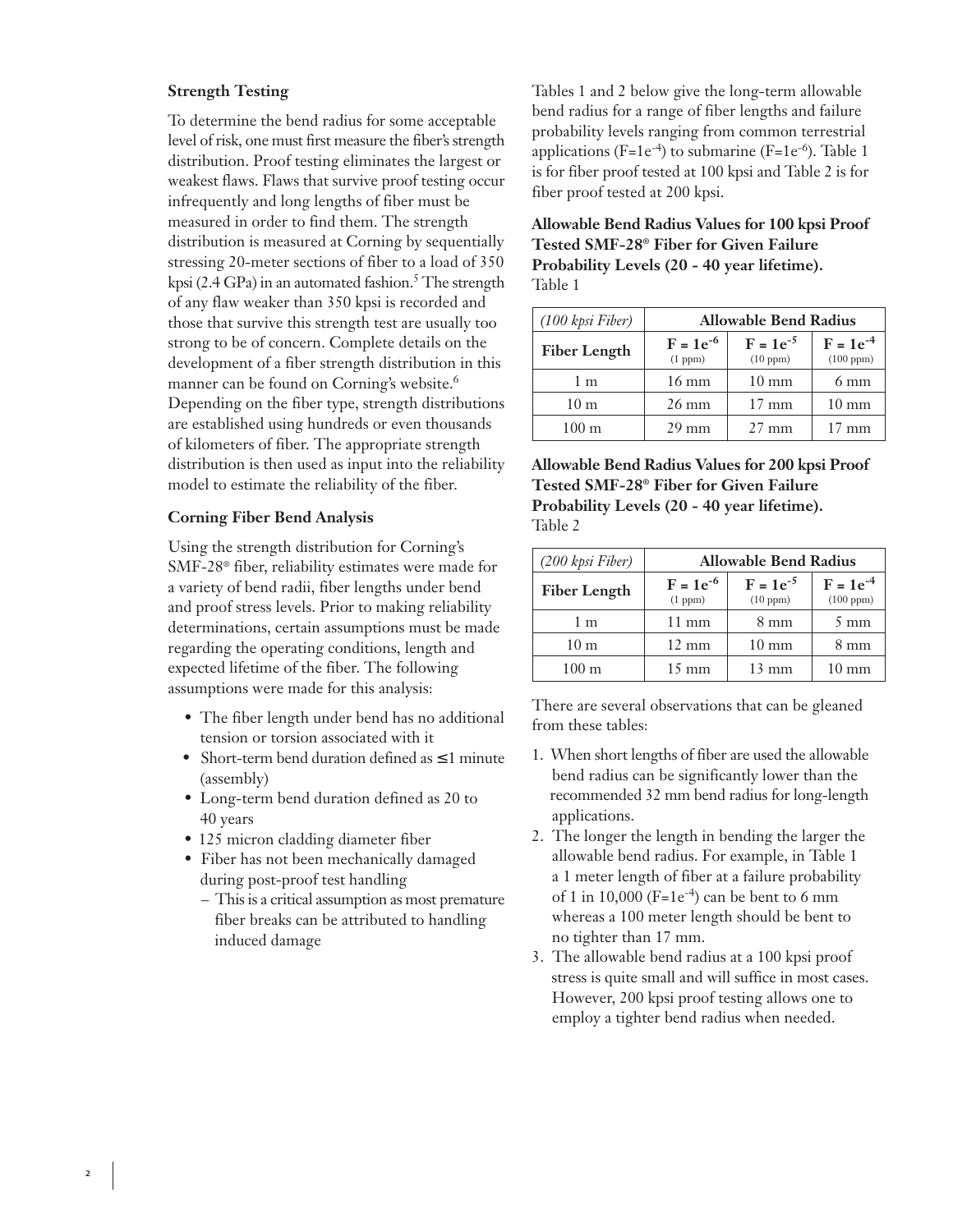One can also incorporate the effect of time or bend duration on the allowable bend radius. This is important because often times fiber is temporarily bent in order to perform a measurement, route the fiber through a package, etc. Table 3 below shows that for short-term handling events, the fiber can be bent somewhat tighter.

## **The Effect of Bend Duration on the Allowable Bend Radius Values for 100 kpsi Proof Tested SMF-28® Fiber.**

A failure probability of F=10-4 was used. Table 3

| (100 kpsi Fiber)    | <b>Allowable Bend Radius</b>     |                   |  |
|---------------------|----------------------------------|-------------------|--|
| <b>Fiber Length</b> | <b>Short-Term</b><br><b>Bend</b> | Long-Term<br>Bend |  |
| 1 <sub>m</sub>      | $3 \text{ mm}$                   | $6 \text{ mm}$    |  |
| 10 <sub>m</sub>     | $5 \text{ mm}$                   | $10 \text{ mm}$   |  |
| $100 \text{ m}$     | 8 mm                             | $17 \text{ mm}$   |  |

The short-term allowable bend radius is about half the long-term allowable bend radius.

## **Other Considerations**

*Single bend in the fiber:* There are situations where one would like to place a single bend in the fiber. In this case one will be dealing with the high-strength region of the distribution where the glass is basically flawless. If one were to use the bend parameters given in the tables above, the risk of failure would be less. If a smaller bend radius is desired, give Corning a call as there are other technical considerations one must make.

*Splices and terminations:* The above bending guidelines do not apply to any situation where the polymer coating has been removed. Splices and terminations should be proof tested. The maximum stress in bending should be no greater than  $1/5<sup>th</sup>$  the proof stress. To convert bend radius to stress, see our calculator at: http://www.corning.com/opticalfiber/ products\_\_services/technical\_\_papers/.

*Tension, bending and torsion:* There are cases when the fiber is permanently subjected to some combination of bending, tension, and/or torsion. In such a case, it is best to call Corning and allow us to help determine if the configuration is a safe one.

### **Summary**

It is often necessary to place optical fiber in situations where it will experience tight bends over a relatively short length. It is possible for the resulting stress level to exceed recommended applied stress guidelines established for long-length applications. In the case of long fiber lengths one designs around the proof stress level, but for short lengths it is highly unlikely that a proof stress level flaw will be located in the short length of fiber under bend. To quantify the reliability risk for short fiber lengths in bending, strength testing of many kilometers of fiber was performed and used in conjunction with Corning's reliability model. This modeling was carried out for a variety of fiber lengths in bending, risk levels, proof test levels and bend durations. For short fiber lengths, one is allowed to subject the fiber in considerably smaller bends. This should be useful for those pressing for smaller packages and deployment configurations.

The bend recommendations listed in this paper do not provide a guarantee that the fiber will not fail. They are based on the knowledge of the strength distribution of Corning fiber as it leaves our manufacturing facilities, and do not include any degradation to the strength distribution from subsequent handling or other damage sources. For additional information, please refer to a separate white paper regarding the proper handling of optical fiber.<sup>7</sup> In addition, the customer should recognize that there are numerous applications for these fibers, therefore optical loss and power levels should also be considered when the fiber is deployed in tight bend configurations.

Please visit Corning's web site for more information and papers on mechanical reliability at http://www.corning. com/opticalfiber/products\_services/technical\_papers/.

#### **References**

- 1. L. K. Baker, "Comparison of Mechanical Reliability Models", Corning Corning White Paper WP5049.
- 2. T. A. Hanson, G.S. Glaesemann, "Incorporating Multi-Region Crack Growth into Mechanical Reliability Predictions for Optical Fibres," J. Mater. Science, 32, 5305-5311, (1997).
- 3. R. J. Castilone, "Mechanical Reliability: Applied Stress Design Guidelines", Corning White Paper WP5053.
- 4. G. S. Glaesemann, "The Mechanical Behavior of Large Flaws in Optical Fiber and Their Role in Reliability Predictions," Proceedings of the 41st International Wire and Cable Symposium - Reno, NV, 689 – 704, (1992).
- 5. G. S. Glaesemann, D. J. Walter, "Method for Obtaining Long-Length Strength Distributions for Reliability Prediction," Opt. Eng. 30 [6], 746-748, (1991).
- 6. R. J. Castilone, G. S. Glaesemann, T. A. Hanson, "Extrinsic Strength Measurements and Associated Mechanical Reliability Modeling of Optical Fiber," Proceedings from the 16th National Fiber Optics Engineers Conference - Denver, Colorado, 1-9, (2000).
- 7. J. M. Jacobs, "Suggested Guidelines for the Handling of Optical Fiber", Corning White Paper WP3627.